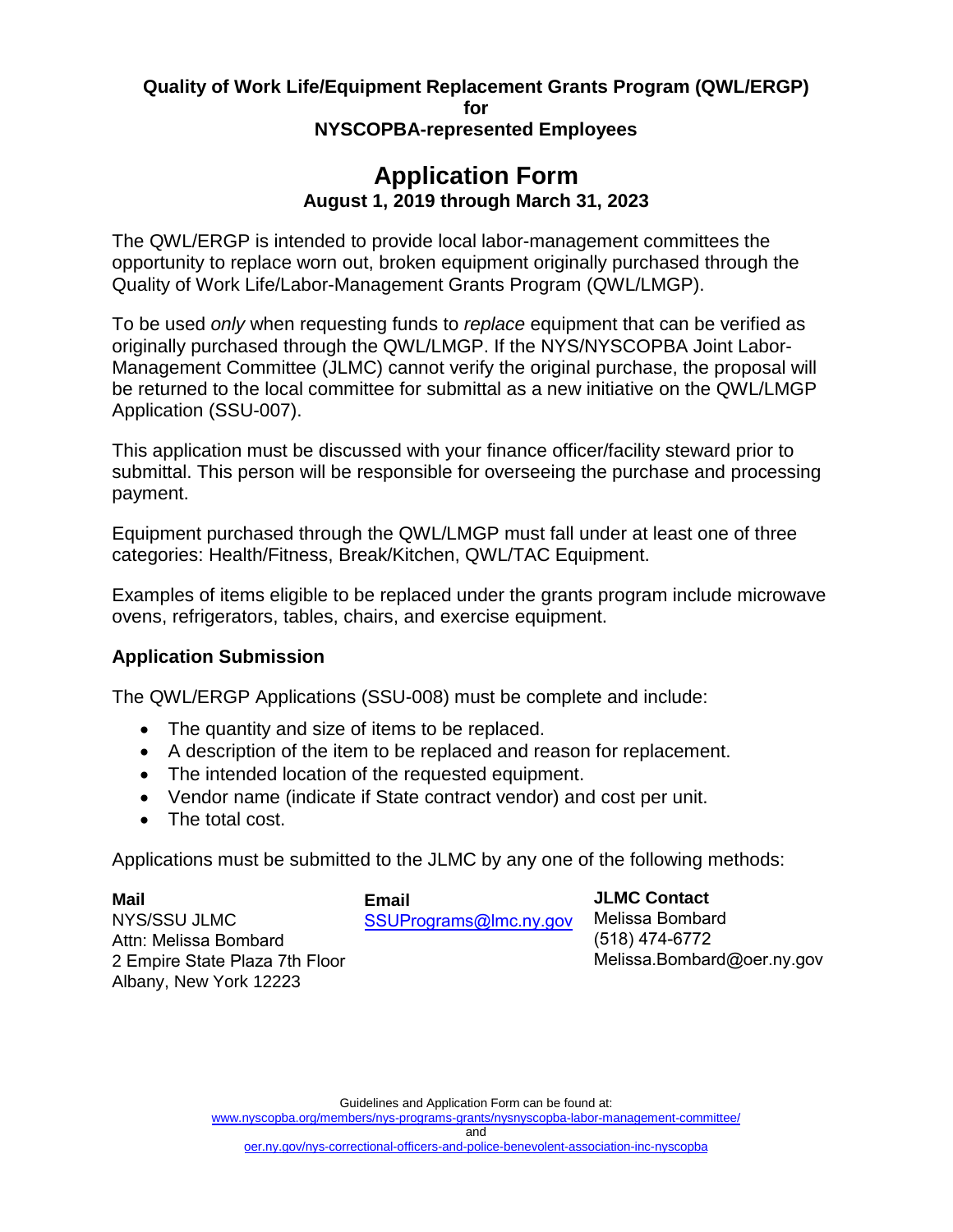## **QWL/ERGP Application Form**

 **2019 - 2023** 

(Fillable)

| <b>Agency/Facility:</b> |                                                                                                          | <b>Facility Code:</b> |                          |
|-------------------------|----------------------------------------------------------------------------------------------------------|-----------------------|--------------------------|
| <b>Address:</b>         |                                                                                                          | <b>Submission</b>     |                          |
|                         |                                                                                                          | Date:                 |                          |
| <b>Grant Category:</b>  | <b>Health/Fitness Equipment</b><br>$\perp$<br>$\Box$ Break/Kitchen Equipment<br>$\Box$ QWL/TAC Equipment |                       | Date Received by SSUJLMC |

### **Equipment Purchase Request Detail**

**Instructions:** Type or print a list of all items requested. Additional sheets may be attached if needed. Total cost must include shipping costs, as applicable. Total cost should not include sales tax since NYS is tax exempt.

| <b>Quantity, Item</b><br>and Size | <b>Description, Reason for</b><br>Replacement, (use additional<br>paper if necessary) | <b>Item/Equipment</b><br><b>Location</b> | <b>Vendor Name or State</b><br><b>Contract Vendor</b><br>and Cost Per Unit |         | <b>Total Cost</b> |
|-----------------------------------|---------------------------------------------------------------------------------------|------------------------------------------|----------------------------------------------------------------------------|---------|-------------------|
| Example:<br>2 Microwave           | Handle broken                                                                         | Break rooms                              | Vendor 1                                                                   | \$95.03 |                   |
| Ovens                             | Plate missing                                                                         | A, B, C, D                               | Vendor 2<br>\$78.10                                                        |         | \$156.20          |
| 1.1 cu. ft.                       |                                                                                       |                                          | Vendor 3<br>\$92.00                                                        |         |                   |
|                                   |                                                                                       |                                          |                                                                            |         |                   |
|                                   |                                                                                       |                                          |                                                                            |         |                   |
|                                   |                                                                                       |                                          |                                                                            |         |                   |
|                                   |                                                                                       |                                          |                                                                            |         |                   |
|                                   |                                                                                       |                                          |                                                                            |         |                   |
|                                   |                                                                                       |                                          |                                                                            |         |                   |
|                                   |                                                                                       |                                          |                                                                            |         |                   |
|                                   |                                                                                       |                                          |                                                                            |         |                   |
|                                   |                                                                                       |                                          |                                                                            |         |                   |
|                                   |                                                                                       |                                          |                                                                            |         |                   |
|                                   |                                                                                       |                                          |                                                                            |         |                   |
|                                   |                                                                                       |                                          |                                                                            |         |                   |
|                                   |                                                                                       |                                          |                                                                            |         |                   |
|                                   |                                                                                       |                                          |                                                                            |         |                   |
|                                   |                                                                                       |                                          |                                                                            |         |                   |
| Notes:                            |                                                                                       |                                          | <b>Total Cost</b>                                                          |         |                   |